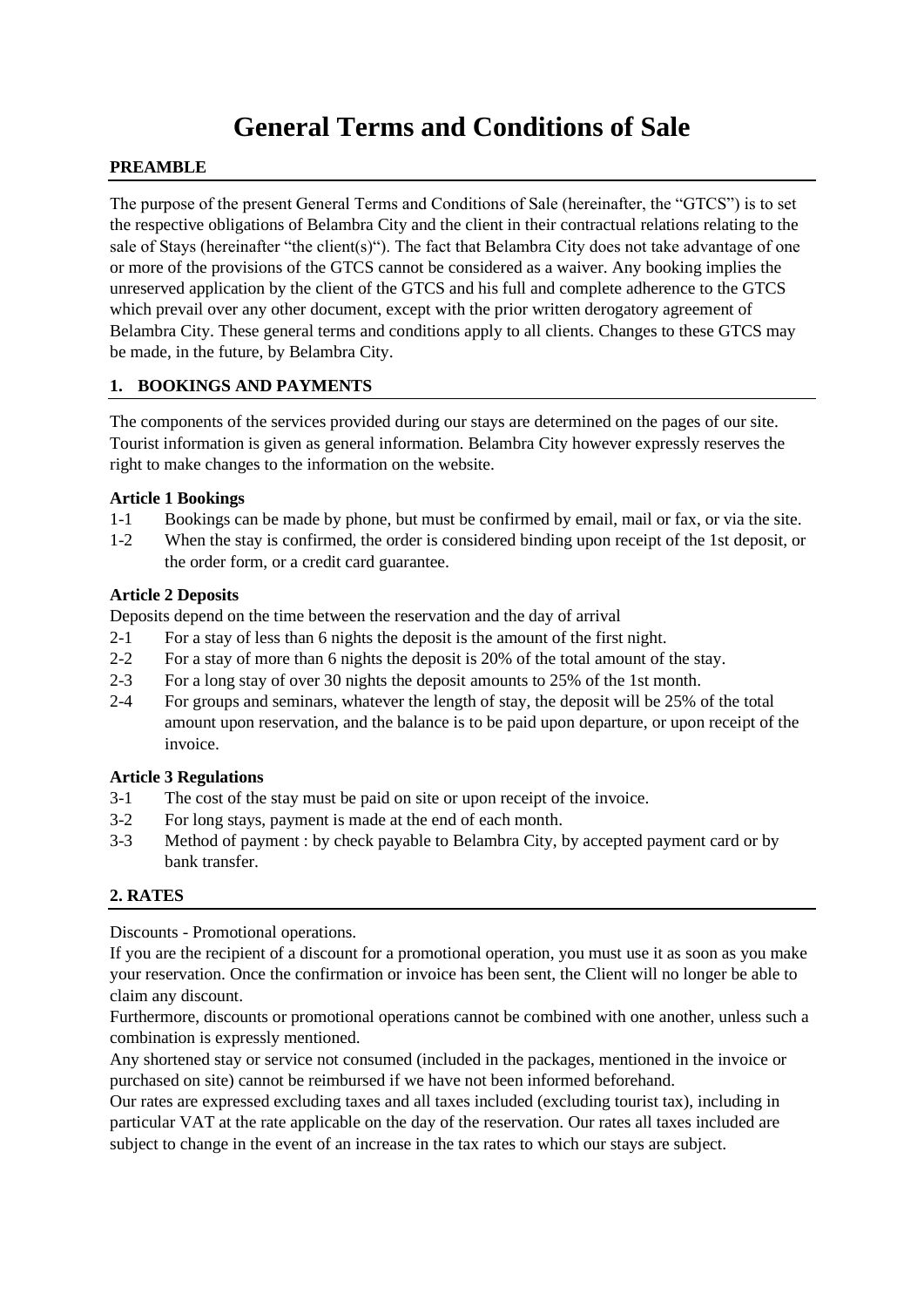# **3. TOURIST TAXES**

The tourist tax, collected on behalf of the municipalities, is not included in our rates. It is to be paid upon arrival.

#### **4. INTERNAL RULES**

Internal rules are posted in each accommodation. We urge you to read and respect these rules. In the event that the Client causes bodily injury or material damage, his civil liability may be sought with a view to compensation. It is strictly forbidden to smoke in the entire building, which is non-smoking.

#### **5. RESPONSIBILITY**

Belambra City is responsible for the proper performance of all obligations arising from the contract. However, Belambra City will be exempt from all or part of its responsibility in cases where the nonperformance or poor performance of the contract is attributable either to the buyer, or to the unforeseeable and insurmountable influence by a third party foreign to the provision of the services provided for in the contract or to a case of force majeure as defined in article 1218 of the French Code civil.

# **6. MODIFICATION OF THE STAY BY THE CLIENT**

A rate reclassification may be carried out, depending on the new length of stay. For stays of which the arrival date is postponed within D-3, 50% of the amount of the first night will be withheld.

# **7. CANCELLATION OR POSTPONEMENT BY THE CLIENT**

# **Belambra City will reimburse the sums paid (excluding the amount still withheld by Belambra City by way of insurance), after deduction of the sums withheld as cancellation penalties as follows :**

#### **Individual guests**

- 7-1 Total cancellation of a stay of less than 6 nights within D-3 : amount of the 1st night withheld.
- 7-2 Total cancellation of a stay of less than 6 nights within D-7 : amount of the 1st deposit withheld.
- 7-3 Partial cancellation : subject to rate reclassification

#### **Groups and seminars**

- 7-4 Total cancellation of a stay : amount of the deposit withheld
- 7-5 Partial cancellation : within D+30 rate reclassification if justified, from D-30 to D-15 withholding of 25% of cancelled services, from D-14 to D-8 withholding of 80% of cancelled services, on D-7 withholding of 100% of cancelled services,
- 7-6 Postponement of the stay : amount of the deposit withheld.

In the event of a cancellation by the client for an event constituting force majeure, as defined in article 1218 of the French Code civil, only a refund of the sums paid will occur, without application of the aforementioned cancellation penalties.

# **8. MODIFICATION OR CANCELLATION BY BELAMBRA CITY**

# **8.1 Cancellation by Belambra City**

In the event of cancellation by Belambra City, without a proposal for an equivalent substitute solution, you will obtain immediate reimbursement of all the sums paid and will receive as compensation an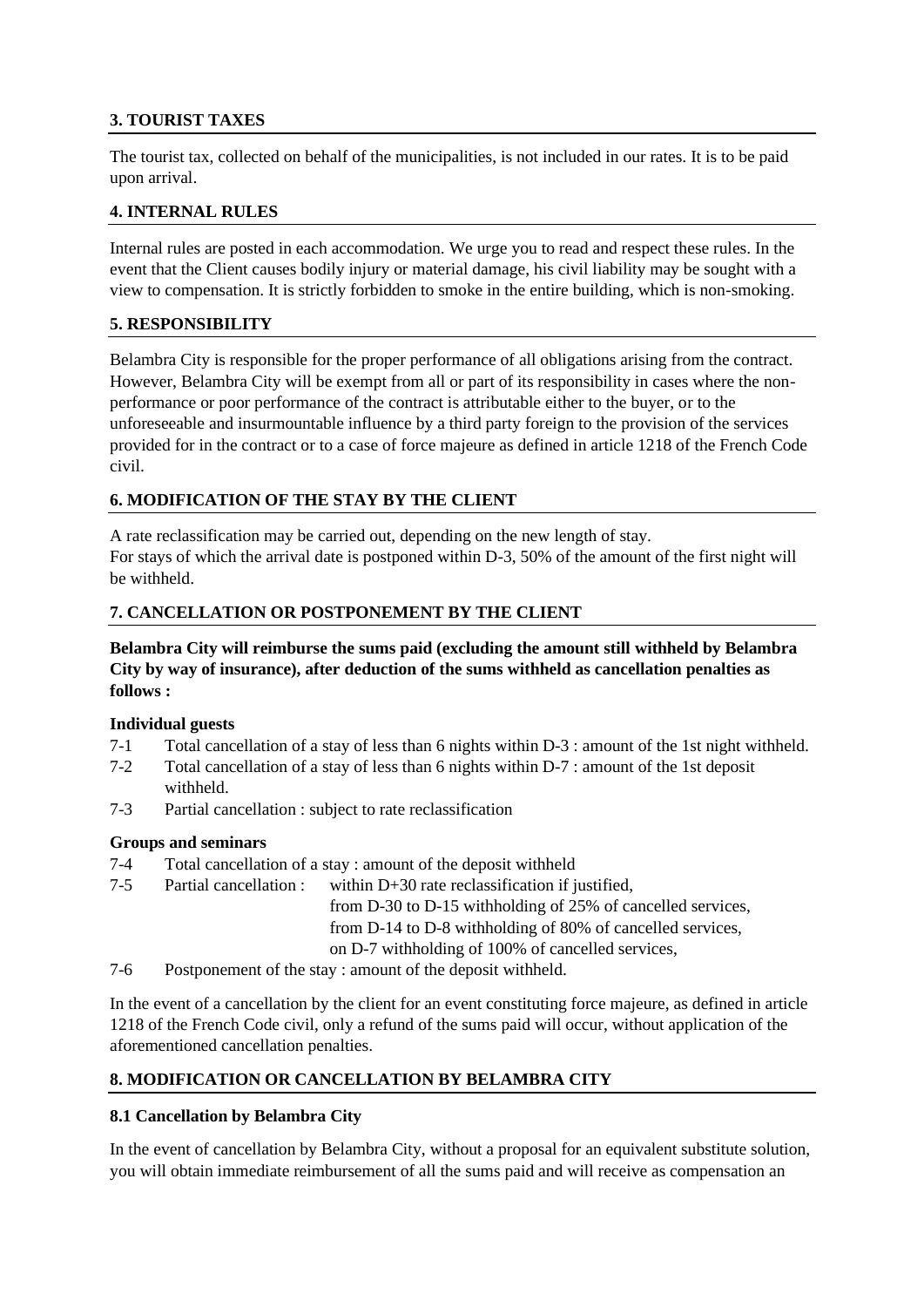amount equal to the penalty that you would have incurred if the cancellation had been made by you on that date. In the event of a cancellation by Belambra City for an event constituting force majeure, as defined in article 1218 of the Civil Code, only a refund of the sums paid will occur, without application of any other form of compensation

# **8.2 Modification by Belambra City**

When, before departure, compliance with one of the essential elements of the trip or stay is made impossible as a result of an unforeseeable and insurmountable event, of a third party foreign to the provision of the services provided for in the contract or of a case of force majeure, we will inform you immediately. You will then have the option of either cancelling the trip and / or the stay or accepting the modification that we propose to you. You will then have to inform us of your choice within 72 hours (the cancellation will entail the immediate reimbursement of all the sums paid while the acceptance will only give rise to a reimbursement of any sums overpaid, if applicable). It is specified that the application of this hypothesis (8.2) will not give rise to the payment of any compensation equal to the penalty that you would have incurred if the cancellation had been made by you.

# **9. DELIVERY OF THE KEYS**

You can collect your keys from 4 p.m. on the day of your arrival. The keys must be returned before 11 a.m. on the day of your departure.

# **10. FOR YOUR PETS**

Animals are accepted in our establishment, for a small supplement which varies according to the length of stay.

# **11. PROTECTION OF PERSONAL DATA**

As part of the booking of your stay, in particular by completing the online form on our website or directly with our services, the personal data that are recorded are those that you agree to voluntarily provide to Belambra City which is therefore the recipient. Belambra City will only use the personal data collected for the following purposes:

- To allow the execution of your reservation;

- To provide you with access to the website;

- To inform you of all our commercial offers and special promotions or other operations such as participating in contests or subscribing to a newsletter;

- To carry out anonymous studies and research in order to improve the website or the quality of service on the telephone platform.

Belambra City shall only use personal data for the aforementioned purposes and these data will be reserved for strictly internal use by Belambra City. As a result, Belambra City undertakes, without your express prior consent, not to disclose, sell, rent, or trade information that you will have provided to third parties or to any external organization whatsoever for the purpose of its use. The personal data collected by Belambra City with your consent will not be retained longer than necessary for the accomplishment of the aforementioned processing purposes. This retention period may not in any case exceed 6 years.

In accordance with the Act n°78-17 of 6 January 1978 on data processing, data files and individual liberties as well as European Regulation 2016/679 on Data Protection, we inform you of your right to access, rectification, erasure, limitation, portability, objection and complaint concerning the processing of your personal data. You can exercise these rights by contacting the Belambra "Data Protection Officer" directly at:

- the following email address : delegueprotectiondesdonnees@belambra.fr